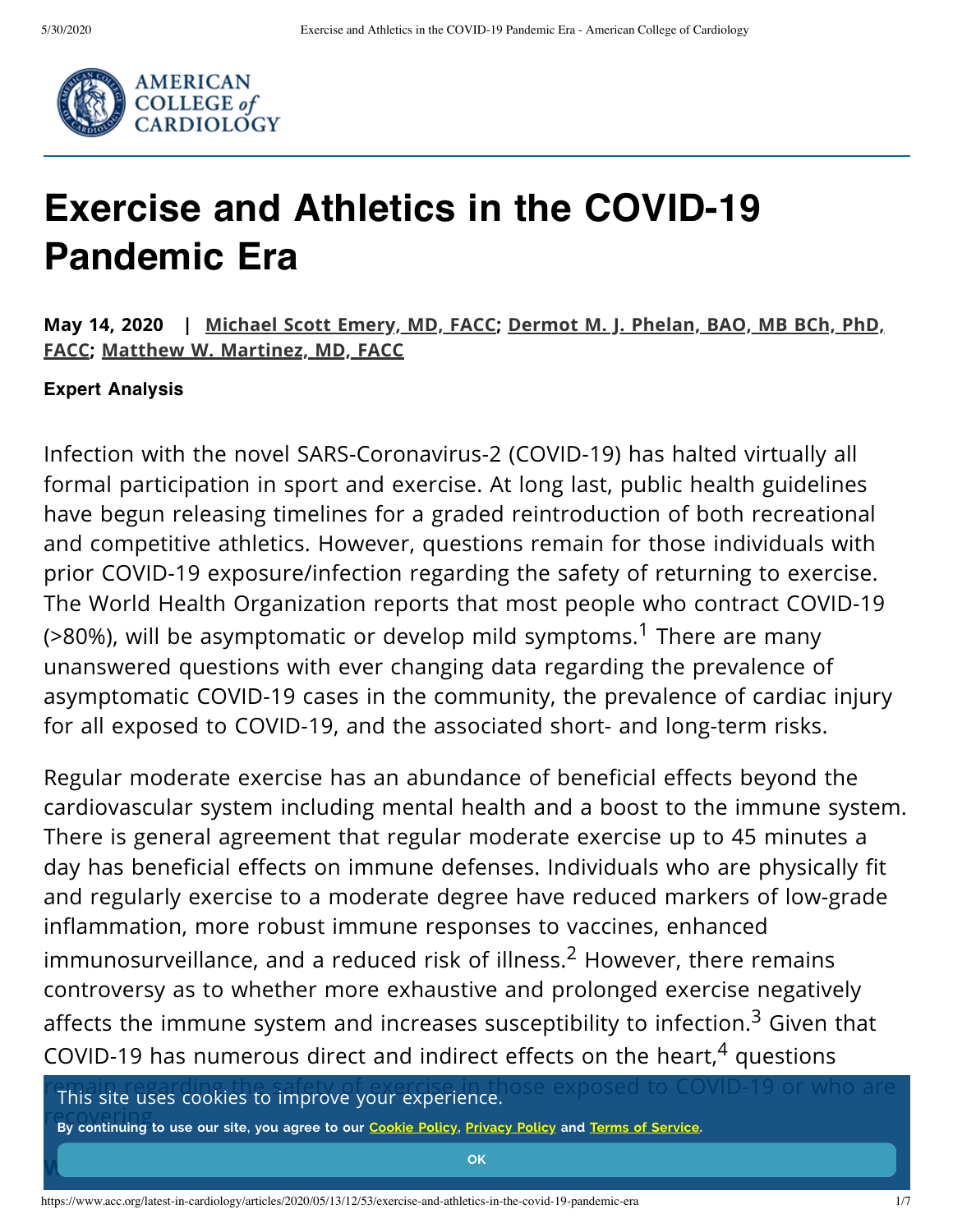Mechanisms of COVID-19 induced myocardial injury remain unclear but may be related to cytokine mediated cardiomyopathy, demand ischemia, acute coronary syndrome (which, on initial data, appears rare), or myocarditis from myocyte invasion by the virus. Up to one quarter of hospitalized patients with COVID-19 exhibit significant cardiac manifestations including left ventricular dysfunction and arrhythmias,<sup>5</sup> which exceeds the about 1% prevalence of cardiac involvement in non-COVID-19 acute viral infections.<sup>6</sup> Arrhythmias occur in about 17% of hospitalized patients while heart failure and cardiogenic shock were observed in up to 33% of patients.<sup>7</sup> Early observations indicate that COVID-19 infected patients with hypertension, diabetes, cerebrovascular or cardiovascular disease are more likely to require hospitalization, ICU level care, and die from the infection.<sup>5</sup>

### **What is the potential cardiac risk of exercise in those with active COVID-19?**

One proposed mechanism for COVID-19 myocardial injury is viral induced myocarditis. This non-ischemic inflammatory form of myocardial injury can result in cardiac dysfunction, arrhythmias and even death. $6$  Myocarditis is characterized by an early acute phase of viral replication within the myocytes, followed by a subacute immune response phase and a chronic phase which can range from complete recovery to fulminant cardiac failure. In the acute phase of disease, exercise can result in accelerated viral replication, a heightened inflammatory response with resultant increased cellular necrosis and a proarrhythmic unstable myocardial substrate. $8$  As such, it is generally recommended to avoid exercise training during active infection. Depending on the extent of early necrosis, healed myocarditis can leave foci of myocardial scar, which potentially imparts an increased risk of scar-related reentrant ventricular tachyarrhythmias. This may occur even in the context of full recovery of left ventricular ejection fraction. Return to exercise post myocarditis has to be approached with caution as myocarditis accounts for 7-20% of sudden cardiac deaths (SCD) in young athletes.<sup>9-11</sup> Therefore, those with presumed myocarditis from COVID-19 should also avoid exercise during the acute phase of the disease.

### **What are the recommendations for returning to exercise and sport after recovering from COVID-19?**

 $\top$ This site uses cookies to improve your experience. $\infty$  intense training and/or sport in  $\top$ UBy continuing to use our site, you agree to our <u>Cookie Policy, Privacy Policy</u> and <mark>Terms of Service</mark>.UITENtly UNKNOWN.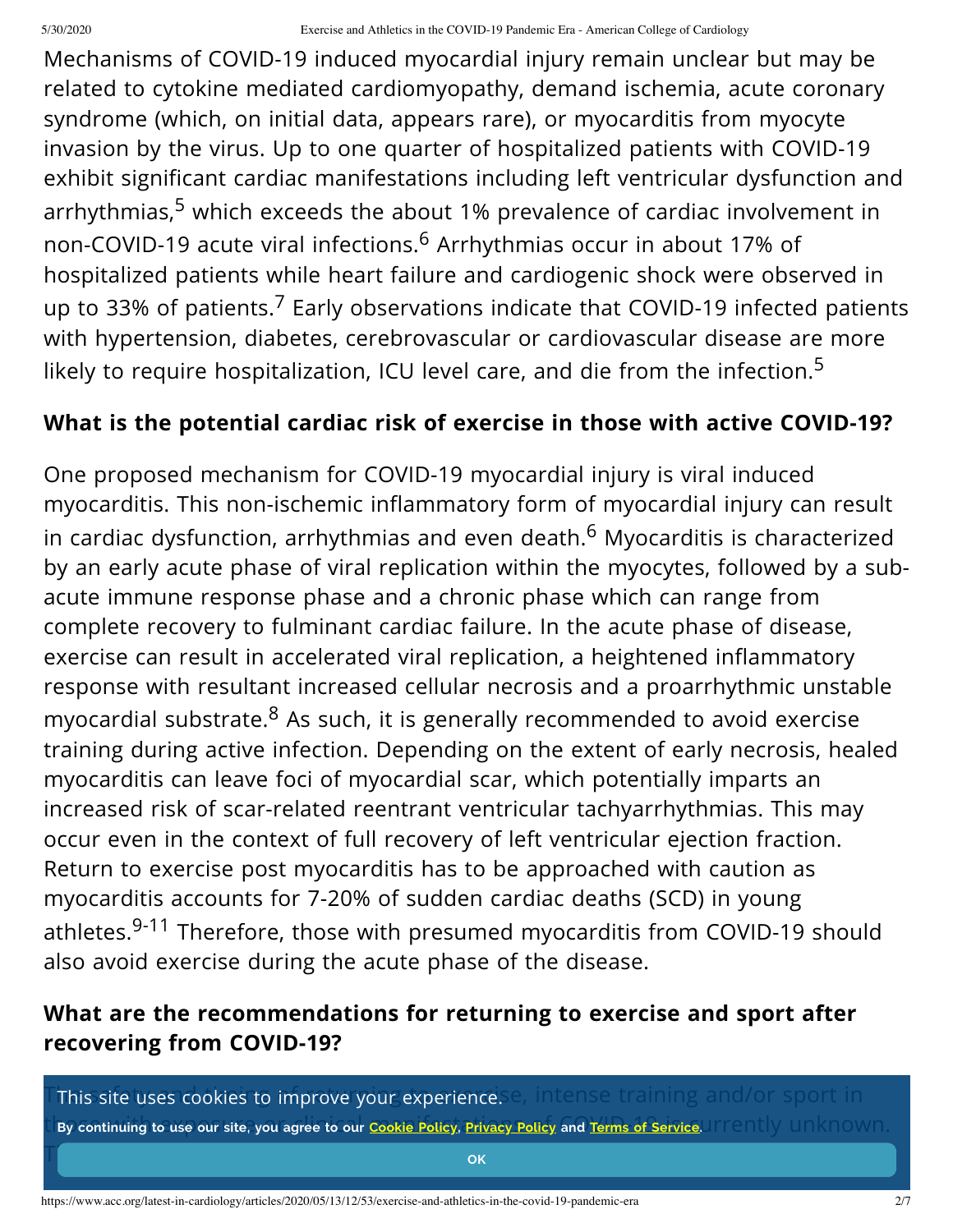the incidence of cardiac injury in non-hospitalized individuals and the long-term cardiac effects of those exposed to COVID-19. As such, current recommendations are based on expert opinion with the potential for change as more data becomes available in the future.

In our opinion, the recreational exerciser seeking to resume activity for general physical fitness after COVID-19 who experienced only mild to moderate symptoms, were not hospitalized, and had no concerning cardiac symptoms should be able to resume recreational exercise at moderate intensity (e.g. Physical Activity Guidelines for Americans, US Department of Health and Human Services<sup>12</sup>) once completely recovered. We would emphasize that the individual should start slow and gradually return to their previous levels, while being mindful for any clinical change or new cardiovascular symptoms. This population is not likely to require additional testing unless concerning cardiac symptoms develop upon resumption of activity. However, patients with pre-existing cardiac disease who are potentially at higher risk of complications with COVID-19 (e.g. hypertrophic cardiomyopathy, left ventricular systolic dysfunction, atherosclertic heart disease) may require additional testing and risk assessment prior to a return to regular exercise levels.

For competitive athletes and highly active people with COVID-19 (with or without symptoms), two recently published statements address this issue with recommendations based on expert opinion.<sup>13,14</sup> Both publications provide a framework for evaluating and testing competitive athletes and highly active people who have had documented exposure to COVID-19. Phelan et al<sup>14</sup> present an algorithm (**Figure 1**) with an initial period of rest during the active infection and for a 2-week period after symptom resolution. The potential need for testing is highlighted by the authors and predicated on a low threshold for cardiac evaluation given the significant concern for cardiac involvement in COVID-19 hospitalized patients. In those with demonstrated evidence of myocardial involvement, extensive evaluation including biomarker testing to assess for residual inflammation, echocardiography, stress testing and rhythm monitoring as well as cardiac magnetic resonance imaging may be needed.<sup>15-17</sup> This testing is done 3-6 months after recovery at the time when athletes are considering return to play. Given a lack of clear understanding of the etiology of myocardial injury w**This site uses cookies to improve your experience** reating these competitive athletes and n By continuing to use our site, you agree to our <u>[Cookie](https://www.acc.org/footer-pages/cookie-policy) Policy, Privacy Policy</u> and <u>Terms of Service. All produce</u> in the second of the Service and the Service and the Service and the Service and the Service and the Se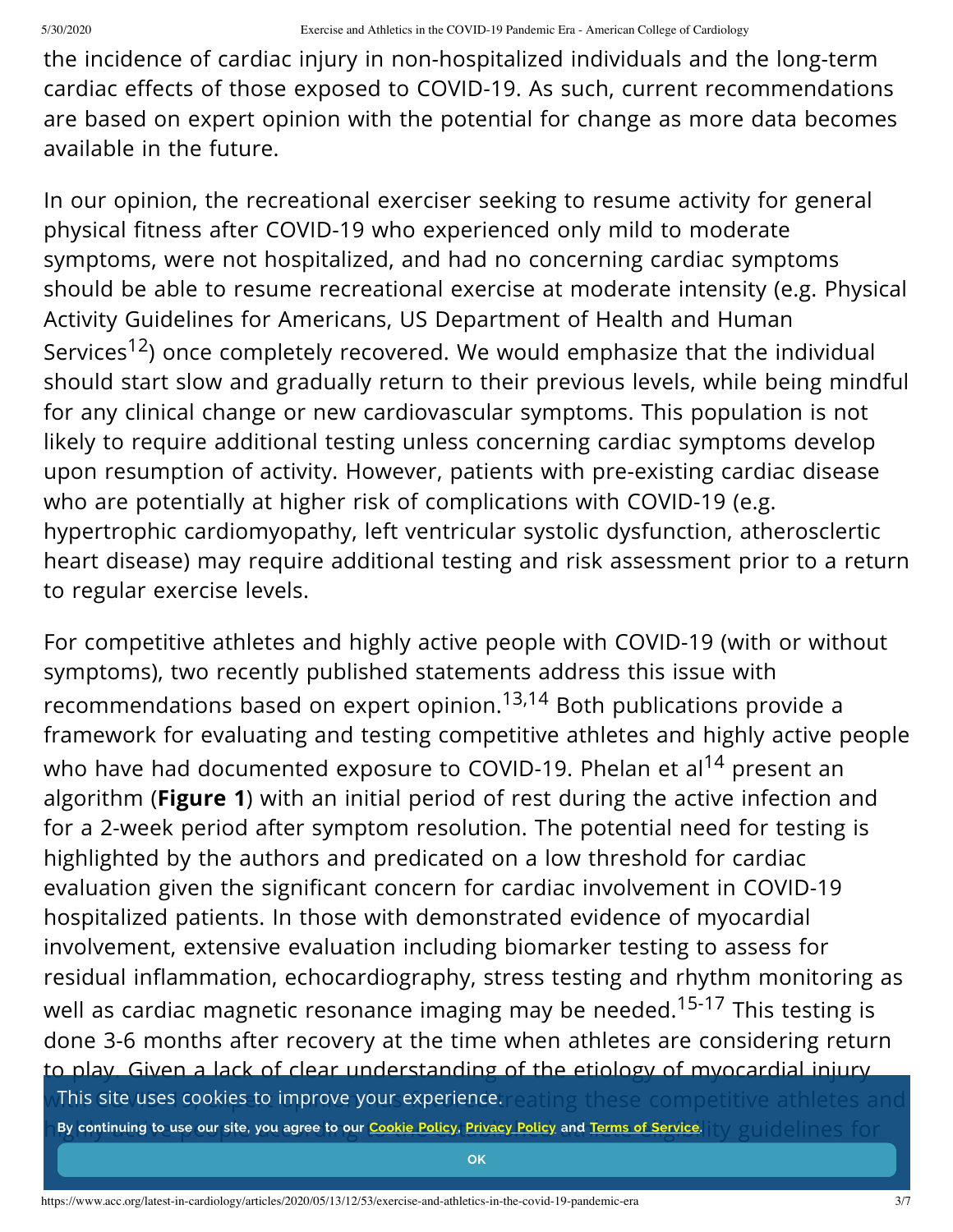myocarditis.18,19 Recognizing the limitations of existing data, the conservative timeline proposed is put forth to ensure athlete safety.

#### **Figure 1**



**Figure 1:** COVID-19 Return-to-Play Algorithm for Competitive Athlete and Highly Active People. COVID-19 indicates coronavirus disease 2019; hsTn, high-sensitivity troponin I; RTP, return to play.

a. Typical testing obtained via a nasopharyngeal swab. All athletes with positive testing should be isolated for 2 weeks regardless of symptoms.

b. If clinical and/or cardiac symptoms develop, follow appropriate clinical pathway.

c. Given lack of clear pathophysiology, we recommend American College of Cardiology/American Heart Association athlete myocarditis guidelines.

From Phelan et al. *JAMA Cardiol* 2020.<sup>14</sup> Permission to reprint.

# **What are some pratical tips for exercise during the COVID-19 pandemic?**

In asymptomatic individuals without COVID-19, continued regular exercise is a This site uses cookies to improve your experience. The spect current social distancing ⊘ By continuing to use our site, you agree to our <u>Cookie Policy, Privacy Policy</u> and <u>Terms of Service.</u><br>○ By continuing to use our site, you agree to our <u>Cookie Policy, Privacy Policy</u> and <u>Terms of Service</u>.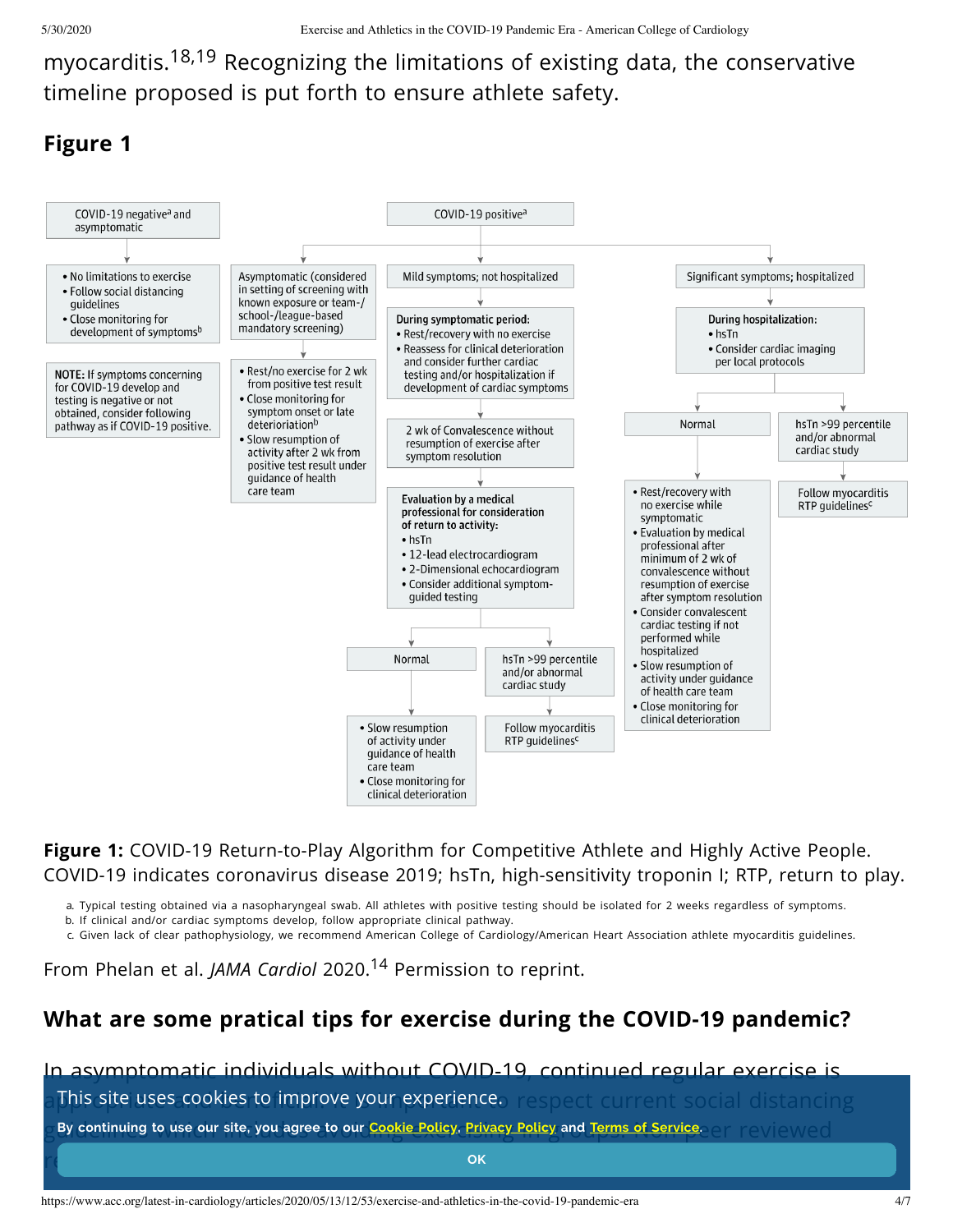recommendation of maintaining 2 meters distance may not be enough when exercising. By simulating the release of saliva particles, they found that if an individual were to sneeze or cough while exercising, those following behind them in the same direction (in the slipstream) would be at risk of exposure. As a result, they recommend maintaining 4-5 meters if walking, 10 meters if running and 20 meters if cycling.<sup>20</sup>

Appropriate hand-hygiene and cleaning of equipment is critical. Athletes should take ownership of that process and expect to clean equipment before and after use. Ideally, athletes would be able to exercise in isolation outdoors or in well ventilated rooms while avoiding touching the eyes, nose and mouth. As some states reduce travel and facility restrictions, gyms are beginning to open. Common sense practices should apply: athletes should bring their own towel, bring their own method of hydration avoiding communal faucets and water fountains/coolers, and avoid areas with high traffic or exposure to sweat.

# **Conclusion**

Advice regarding exercise and athletics in those affected with COVID-19 may evolve quickly as more data are gathered. All individuals should reduce/limit exercise if there is concern for any viral syndrome, with complete cessation if COVID-19 positive. Those who have suffered myocardial injury consistent with possible myocarditis should wait 3-6 months before re-evaluation to adjudicate return to participation in vigorous exercise.

# **References**

- 1. Wu Z, McGoogan JM. Characteristics of and important lessons from the coronavirus disease 2019 (COVID-19) outbreak in China: summary of a report of 72 314 cases from the Chinese Center for Disease Control and Prevention. *JAMA* 2020. [Epub ahead of print].
- 2. Simpson RJ, Kunz H, Agha N, Graff R. Exercise and the regulation of immune functions. *Prog Mol Biol Transl Sci* 2015;135:355-80.
- 3. Simpson RJ, Campbell JP, Gleeson M, et al. Can exercise affect immune function to increase susceptibility to infection? *Exerc Immunol Rev* 2020;26:8-22.
- 4. Atri D, Siddiqi HK, Lang J, Nauffal V, Morrow DA, Bohula EA. COVID-19 for the **This site uses cookies to improve your experience.** Ogy, clinical epidemiology, cardiac and l By continuing to use our site, you agree to our <u>[Cookie](https://www.acc.org/footer-pages/cookie-policy) Policy, Privacy Policy</u> and <u>Terms of Service, Saless, JACC</u> *[BasicTransl](javascript:return false;) Sci* 2020. [Epub ahead of print].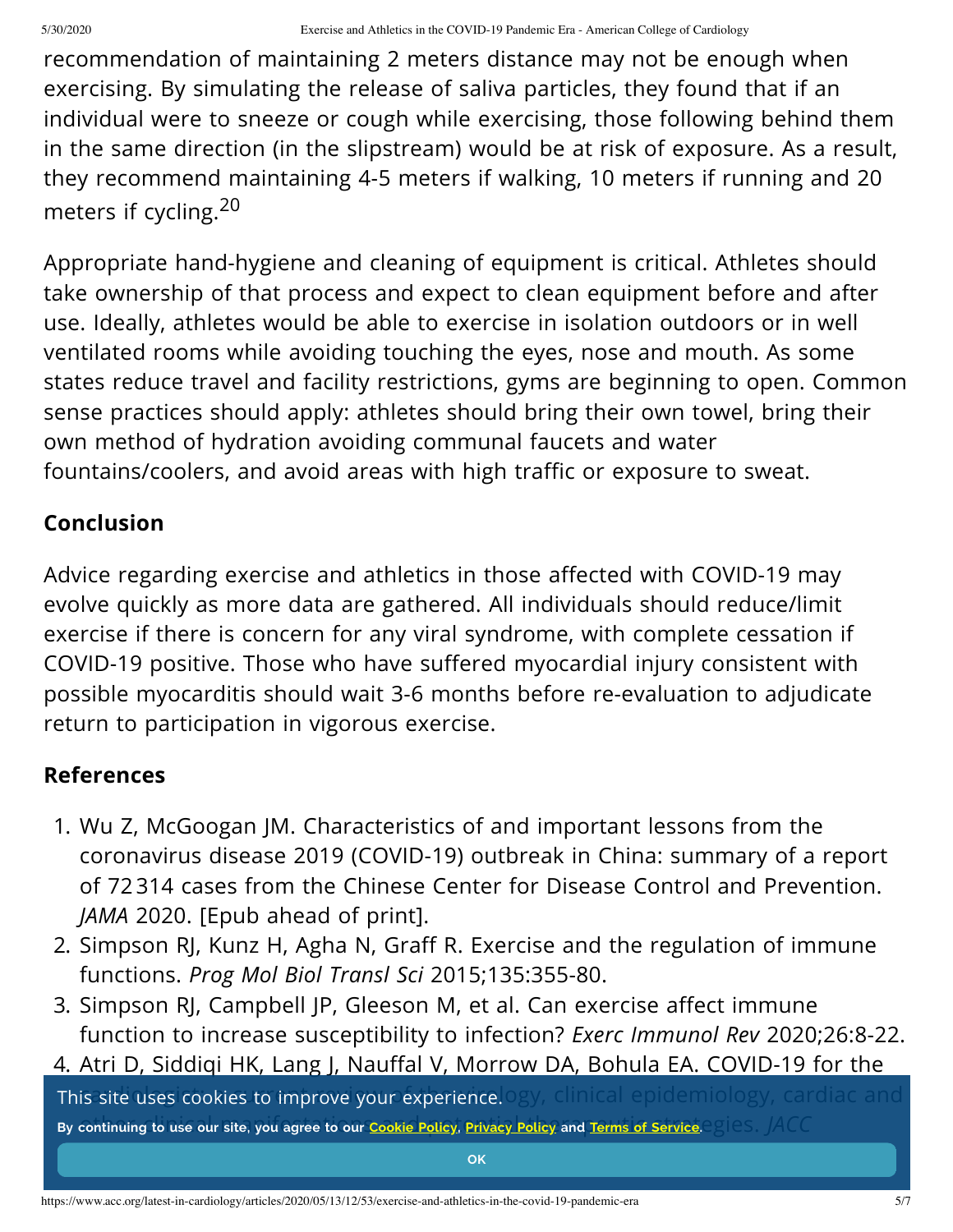- 5. Driggin E, Madhavan MV, Bikdeli B et al. Cardiovascular considerations for patients, health care workers, and health systems during the COVID-19 pandemic. *J Am Coll Cardiol* 2020;75:2352-71.
- 6. Fung G, Luo H, Qiu Y, Yang D, McManus B. Myocarditis. *Circ Res* 2016;118:496- 514.
- 7. Zhou F, Yu T, Du R et al. Clinical course and risk factors for mortality of adult inpatients with COVID-19 in Wuhan, China: a retrospective cohort study. *Lancet* 2020;395:1054-62.
- 8. Kiel RJ, Smith FE, Chason J, Khatib R, Reyes MP. Coxsackievirus B3 myocarditis in C3H/HeJ mice: description of an inbred model and the effect of exercise on virulence. *Eur J Epidemiol* 1989;5:348-50.
- 9. Phillips M, Robinowitz M, Higgins JR, Boran KJ, Reed T, Virmani R. Sudden cardiac death in Air Force recruits. A 20-year review. *JAMA* 1986;256:2696-9.
- 10. Eckart RE, Scoville SL, Campbell CL, et al. Sudden death in young adults: a 25 year review of autopsies in military recruits. *Ann Intern Med* 2004;141:829-34.
- 11. Maron BJ, Haas TS, Ahluwalia A, Murphy CJ, Garberich RF. Demographics and epidemiology of sudden deaths in young competitive athletes: from the United States National Registry. *Am J Med* 2016;129:1170-7.
- 12. Physical Activity Guidelines for Americans, 2nd ed. (*HHS website*). 2018. [Available](https://health.gov/sites/default/files/2019-09/Physical_Activity_Guidelines_2nd_edition.pdf) at:

. Accessed

05/04/2020.

13. Baggish AL, Drezner JA, Kim JH, Martinez MW, Prutkin JM. The resurgence of sport in the wake of COVID-19: cardiac considerations in competitive athletes (*Br J Sports Med Blog*). 2020. Available at:

. Accessed [05/04/2020.](https://blogs.bmj.com/bjsm/2020/04/24/the-resurgence-of-sport-in-the-wake-of-covid-19-cardiac-considerations-in-competitive-athletes/)

- 14. Phelan D, Kim JH, Chung EC. A game plan for the resumption of sport and exercise after coronavirus disease 2019 (COVID-19) infection. *JAMA Cardiol* 2020. [Epub ahead of print].
- 15. Eichhorn C, Bière L, Schnell F, et al. Myocarditis in athletes is a challenge: diagnosis, risk stratification, and uncertainties. *JACC Cardiovasc Imaging* 2020;13:494-507.
- 16. Zorzi A, Perazzolo Marra M, Rigato I, et al. Nonischemic left ventricular scar as **This site uses cookies to improve your experience.**<br> $\cdot$  arrhythmias and sudden cardiac radiac By continuing to use our site, you agree to our <mark>[Cookie](https://www.acc.org/footer-pages/cookie-policy) Policy, Privacy Policy</mark> and <u>Terms of Service</u>, 16,9:e004229.